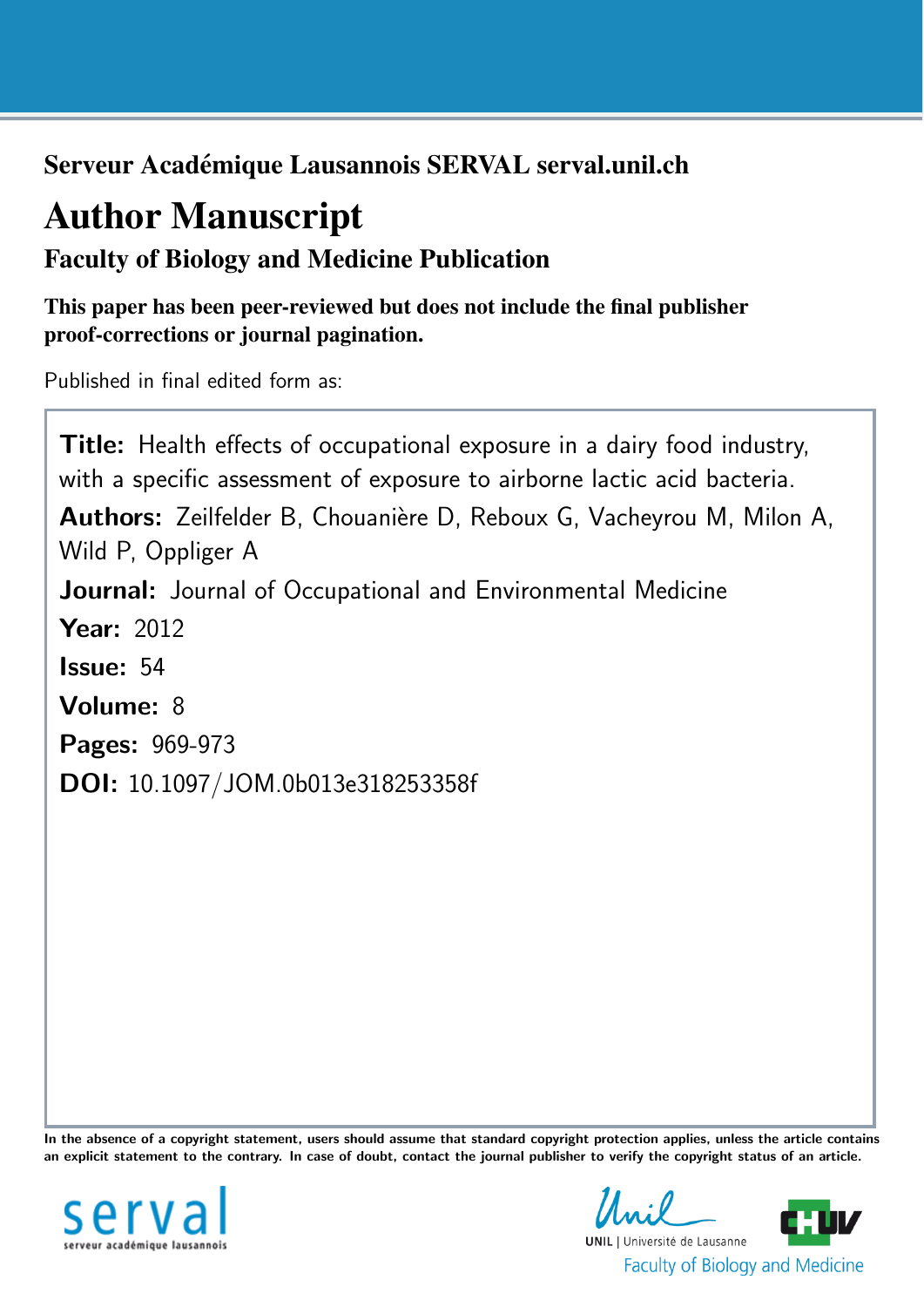# **Health effects of occupational exposure in a dairy food industry, with a specific assessment of exposure to airborne lactic acid bacteria**

*Bernd Zeilfelder, MD,1 Dominique Chouanière, MD, 1,3 Gabriel Reboux, PhD,2 Mallory Vacheyrou2, Antoine Milon1 , Pascal Wild, PhD1, Anne Oppliger, PhD1\**

<sup>1</sup>Group of biological risks, Institute for Work and Health, Universities of Lausanne and Geneva, Switzerland, Bugnon 21, 1011 Lausanne,

*2* Department of mycology, UMR/CNRS 6249 Chrono Environnement, University Hospital

J.Minjoz, 25030 Besancon, France

3 INRS, Vandoeuvre-les-Nancy, France

\* Corresponding author Anne Oppliger: Institute for work and health, rue du Bugnon 21, 1015 Lausanne, phone: +41 21 314 74 16, Fax: + 41 21 314 74 30

E-mail*:* [Anne.Oppliger@hospvd.ch](mailto:Anne.Oppliger@hospvd.ch)

Conflict of interest : none declared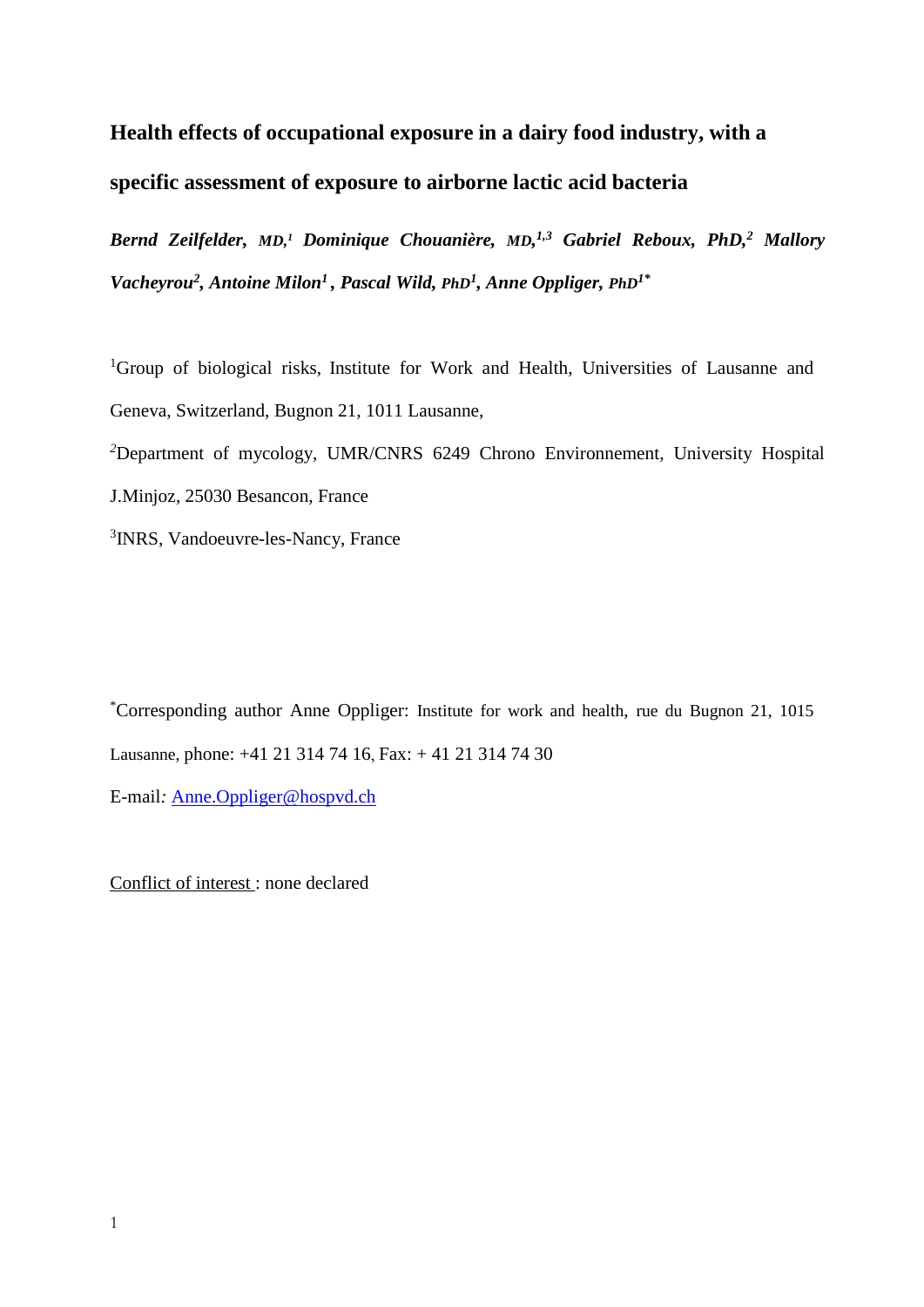# **ABSTRACT**

**Objective:** Lactic Acid Bacteria (LAB) are used in food industry as probiotic agents. The aim of this study is to assess the potential health effects of airborne exposure to a mix of preblend (LAB and carbohydrate) and milk powder in workers. **Methods:** A medical questionnaire, lung function tests and immunological tests were carried out on 50 workers. Occupational exposure to inhalable dust and airborne LAB was measured. **Results:** Workers not using respiratory masks reported more symptoms of irritation than workers using protection. Workers from areas with higher levels of airborne LAB reported the most health symptoms and the immune responses of workers to LAB was higher than compared to the immune responses of a control population. **Conclusions:** Measures to reduce exposure to airborne LAB and milk powder in food industries are recommended.

# **INTRODUCTION**

Over the last 10-15 years, the addition of Lactic Acid Bacteria (LAB) strains to food, in particular in dairy food, is increasing since they are generally recognized to be beneficial to health<sup>1</sup>, therefore, different species are used as food additives in order to have a positive effect on health.

For the U.S. Food and Drug Administration, *Bifidobacterium spp*. are clearly classified as Generally Recognized As Safe (GRAS), although this is not the case for all Lactobacilli. It should be kept in mind, however, that GRAS status is only for specified food use. The microbes themselves are not considered GRAS, but their traditional use in dairy foods is. Several *Lactobacillus* species (e.g., *L. paracasei*) are not specifically on this GRAS list. However, the accepted character of this list is that it is partial and a microbe's absence from the list does not imply that it is not safe for use<sup>2</sup>. These species are accepted as safe in Japan and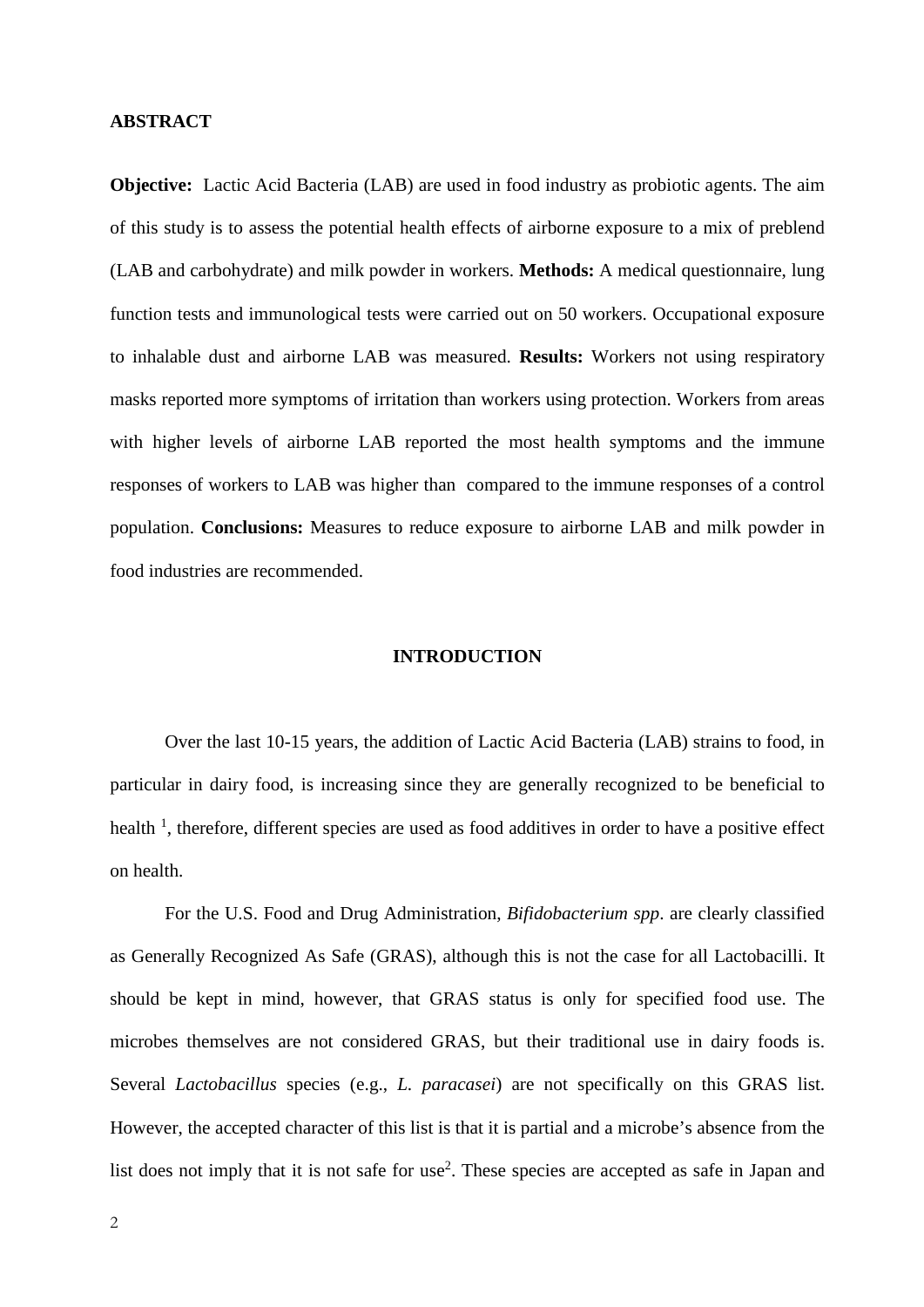Europe<sup>2</sup>. Their occurrence as normal commensals of mammalian intestinal flora and their established safe use in a diversity of foods and food supplement products worldwide supports this conclusion. Thus, there is increasing general evidence that LAB have beneficial health effects when ingested and they are therefore more and more used in food industry. However, the health effects of airborne and dermal exposure to LAB strains by occupational contact in food processing plants had never been investigated.

It is well known that exposure to high levels of airborne bacteria in an occupational environment can be associated with a wide range of health effects, in particular respiratory impairment, allergy and organic dust toxic syndrome<sup>3-7</sup>. Moreover, exposure to high concentrations of specific bacteria could generate a specific immune response in the host. These immune responses are indicators of exposure and could also be indicators of an allergic reaction.

The aim of this study was to assess the frequency of general, respiratory, and selfreported health symptoms of workers exposed to dry LAB simultaneously to other powder (carbohydrate and milk powder). Moreover, workers' immune responses to different LAB strains were investigated and an assessment of airborne LAB exposure was made.

#### **MATERIALS AND METHODS**

#### **Study site**

The workers examined in this survey worked in a food processing plant. They handled LAB and mixed them with carbohydrate to make a so called preblend which is then mixed with milk powder. Evaluation took place at three different work areas on the site: i) laboratory (research area); ii) pilot plant (research and development area); and iii) factory (production site). Production of LAB in this dairy food industry started in 2002 and included strains of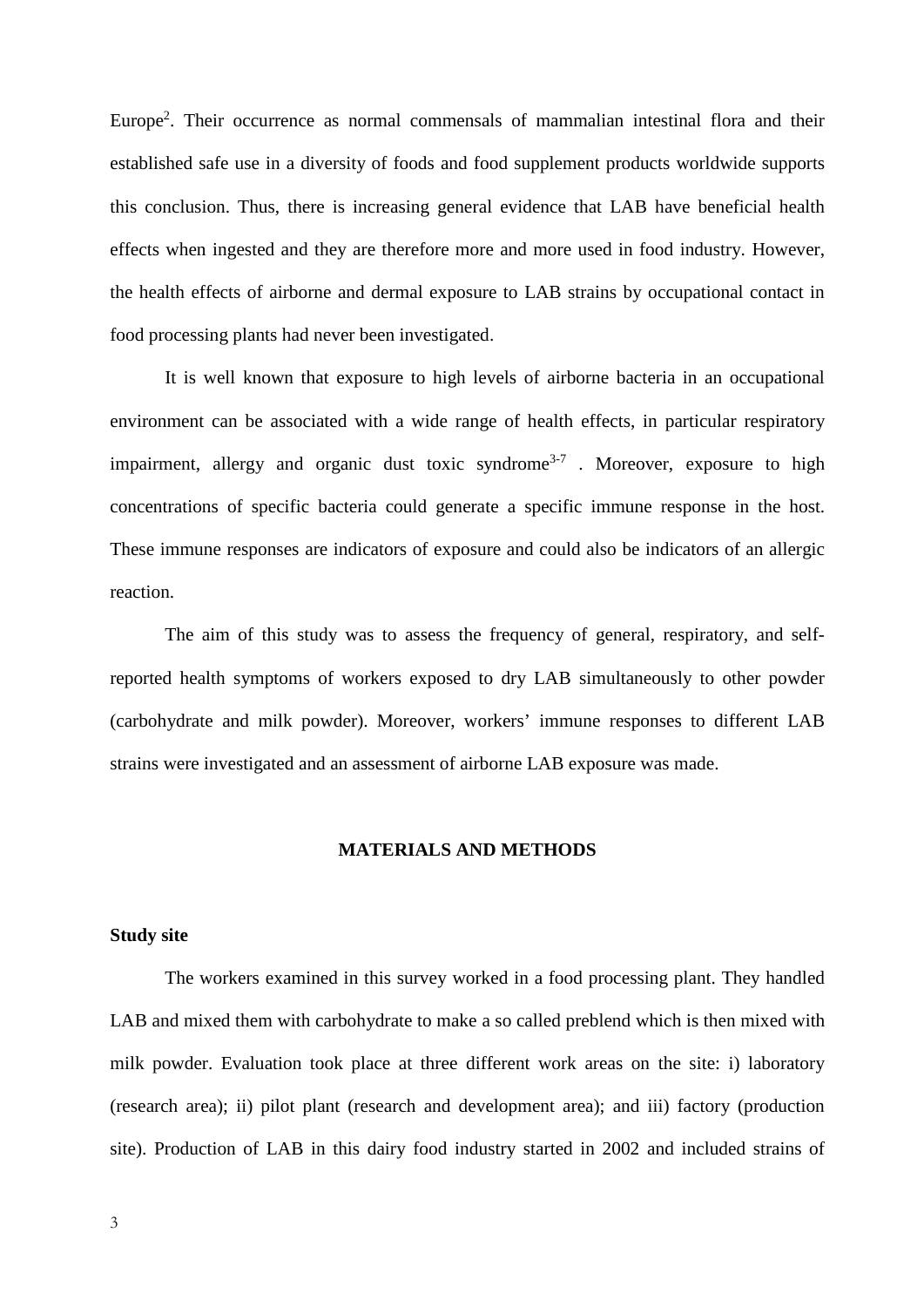*Lactobacillus johnsonii, L. paracasei, L. rhamnosus, Bifidobacterium sp* and *Streptococcus sp*. From 2003 onwards production was increased, and Personal Protective Equipment (PPE) was introduced for individuals exposed to airborne preblend.

# **Study population**

All workers were currently exposed to preblends in one of the three different work areas described above. Fifty workers (43 men and 7 women) aged 22-60 years old participated in the study. No former employees were included in the study.

All but two of the individuals were full time workers. For analysis these two part time workers were not separated from the group of full time workers. All participants in the survey were matched to one of the three work areas (laboratory, pilot plant or factory) where exposure was measured: six individuals worked in the laboratory, 15 in the pilot plant and 29 in the preblend conditioning room.

No unexposed reference population was examined for health symptoms, however, the immunological analyses were obtained for an external unexposed group (n=32). All participants signed written informed consent before study started. In addition, all methods were approved by the Institute for work and Health Institutional Review Board.

#### **Questionnaire**

A questionnaire about general health symptoms, occupational exposure, and lifestyle factors was designed on the basis of a questionnaire, "Evaluating Organic Dust Exposure" 8, and was modified for the specific requirements of this survey. It included items about dust exposure before the present job, the number of years' exposure to preblend, the average percentage of working time (WT) exposed to preblend on during the last 12 months, and the average use of PPE (percentage of time wearing masks during critical periods of exposure)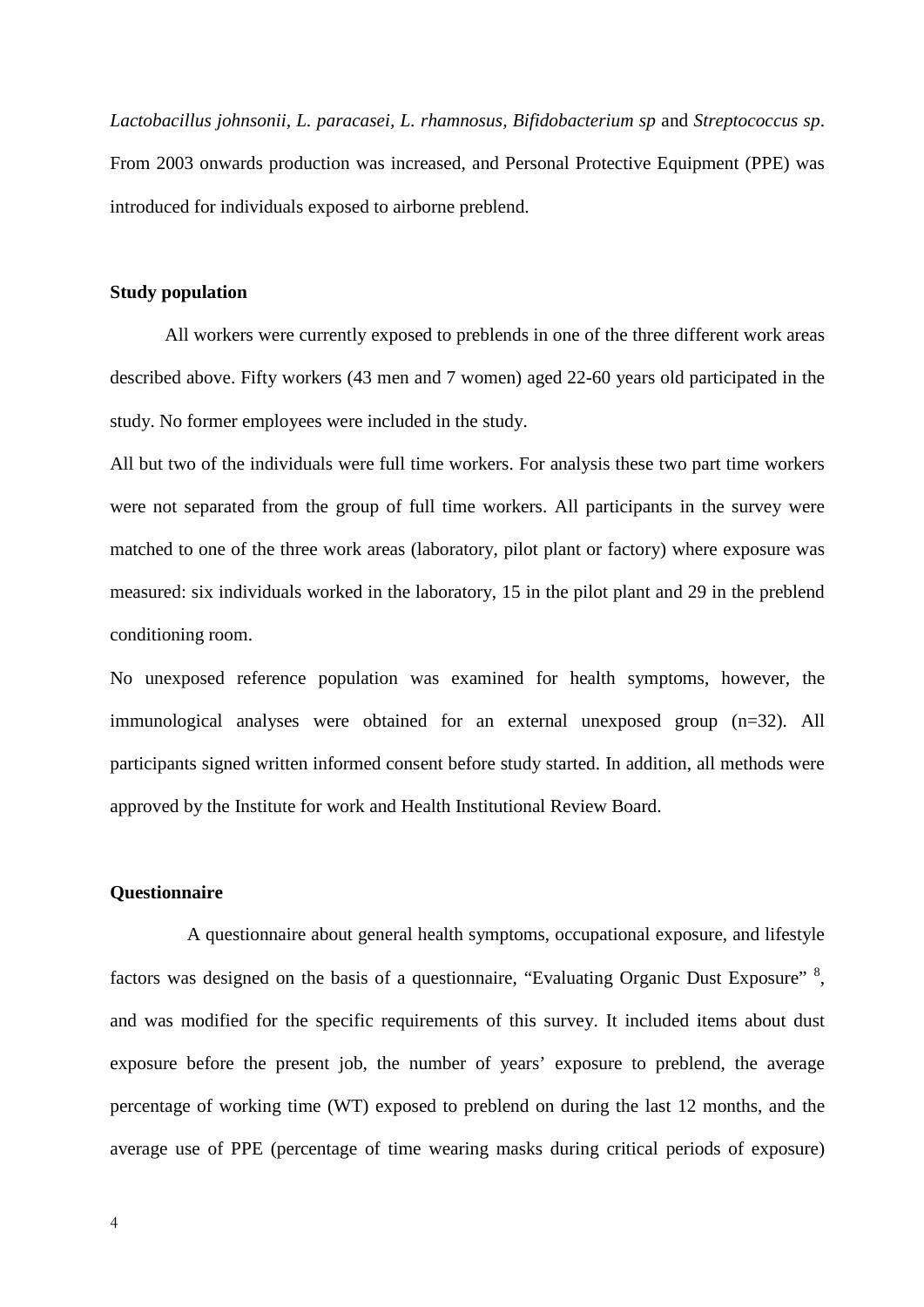during the last 12 months. All recorded symptoms were defined by their frequency, i.e: rare (less than once a month); sometimes (more than once a month) and consistently (nearly daily). In addition all participants were asked about their previous dust exposure before starting work in this industry, the weekly duration of exposure and their use of PPE. Forty-five workers were able to estimate the percentage of work time during which they were exposed to preblend and to give adequate information about the length of time during which they used PPE. Participants were classed into three different groups: a low exposure group (14 workers exposed to LAB for 10% of their working time or less); an intermediate exposure group (5 workers exposed for more than 10% of their working time, yet who wore a mask for more than 90% of that exposure time); and a high exposure group (26 workers exposed for more than 10% of their working time, yet who wore a mask for less than or equal to 90% of the exposure time).

#### **Medical examination, spirometry and blood sample collection**

All participants were examined by the same occupational health physician, who collected data on weight, size, blood pressure, an auscultation of the heart and lungs, and a skin inspection. All participants performed a spirometry test using a MicroLab Spirometer (portable spirometer MicroLab CatNo ML3500 by Micro Medical Ltd, Kent, UK). The best out of three acceptable forced expirations was taken for forced expiratory volume in one second (FEV1) and for forced vital capacity (FVC). These were used as the outcomes of the lung function test. The spirometric parameters were expressed as a percentage of the predicted values according to height, age and gender of a Caucasian population<sup>9</sup>.

Following their written consent, blood samples were collected from 44 of the 50 workers. They were collected on the last day of the survey, transported to the laboratory on the same day at  $+4^{\circ}$ C, and stored in frozen conditions (-80 $^{\circ}$ C) in several aliquots. To examine the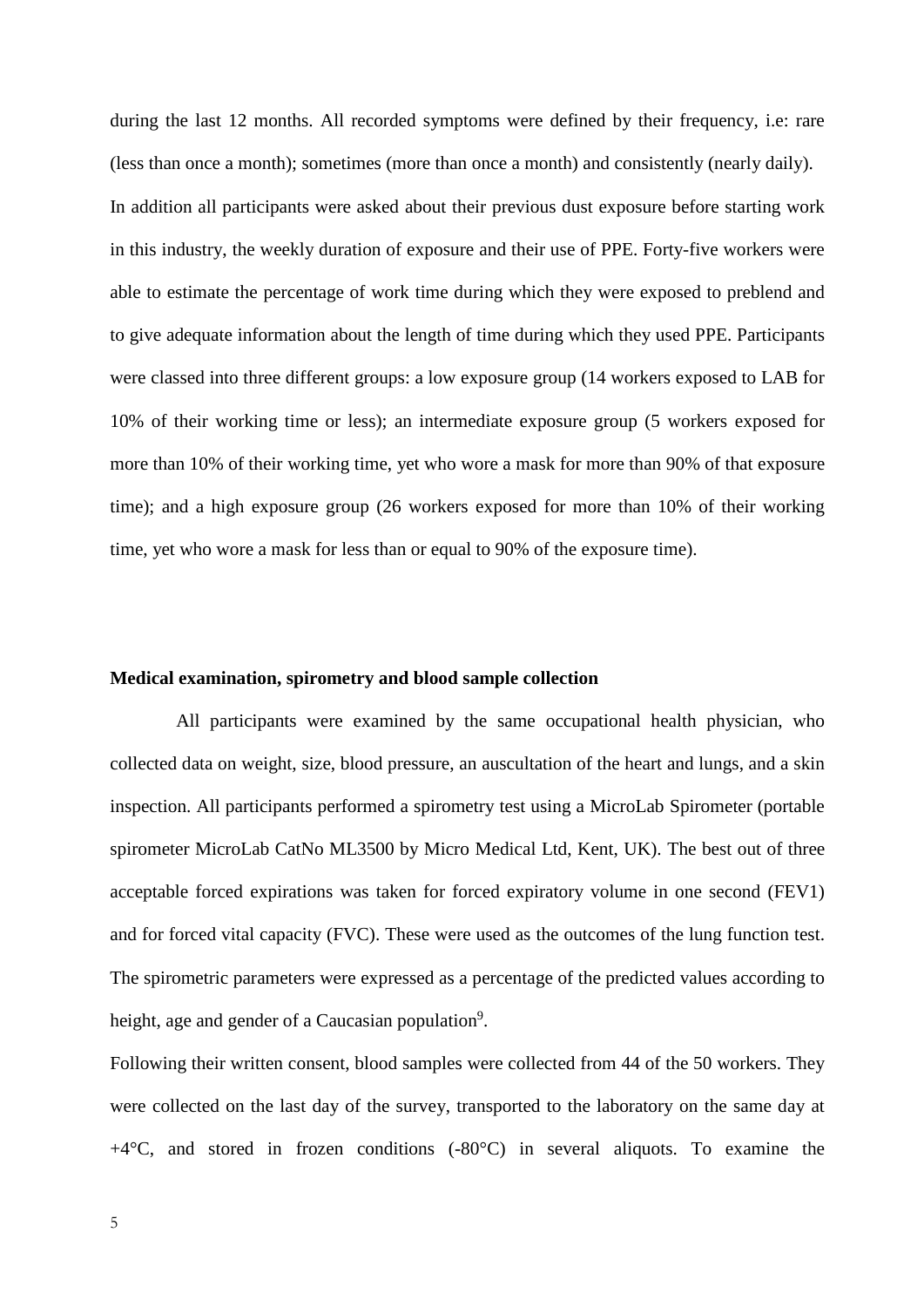immunological status of each worker, the blood sample was tested for antibodies against the different LAB used in the production site, and to carbohydrate.

# **Airborne cultivable LAB and inhalable dust exposure assessment**

Occupational exposure to airborne LAB and inhalable dust were measured at different places in the three different work areas. In total, 13 microbiological samples and 8 dust samples were collected. Airborne LABs were collected with an impactor (MAS-100 Eco, Merck, Darmstadt, Germany) at a flow rate of 100 l/min, onto Man Rogosa Shape agar plates (Oxoid, Basel Switzerland). Duplicate samples were taken at each sampling site. One of the duplicate plates was incubated at 30°C in an anaerobic atmosphere and the other plate in an aerobic atmosphere. All plates were checked daily for colony counts for 5 days. Results are expressed in Colony Forming Units (CFU) per cubic meter of air.

Inhalable dust was sampled on glass fiber filters at a flow rate of 2.0 l/min using pocket pumps (MSA Escort Elf, Mine Safety Appliance Company, Pittsburgh, USA or SKC pocket pump 210-1002, SKC Inc., USA) and IOM heads (SKC Inc.). Samplings were performed continuously for 1-4 hours at stationary points. The filters were pre and post-weighed on an analytical balance (Mettler Toledo AT201, Greifensee, Switzerland, 0.001 mg sensitivity)

#### **Immunological tests**

Every blood sample was tested for antibodies to the different LAB used and to carbohydrate, and then compared to a control group with an urban life-style.

The antigens were produced from the LAB strains and carbohydrate. Thus, seven different antigens were produced and the blood samples were tested using two different immunological methods (ELISA IgG and electrosyneresis on cellulose acetate) for antibodies against the 6 somatic antigens derived from each bacterium and one crude extract made with carbohydrate. Antigen extraction: Crude carbohydrate was covered with liquid of Coca (4g sodium chloride,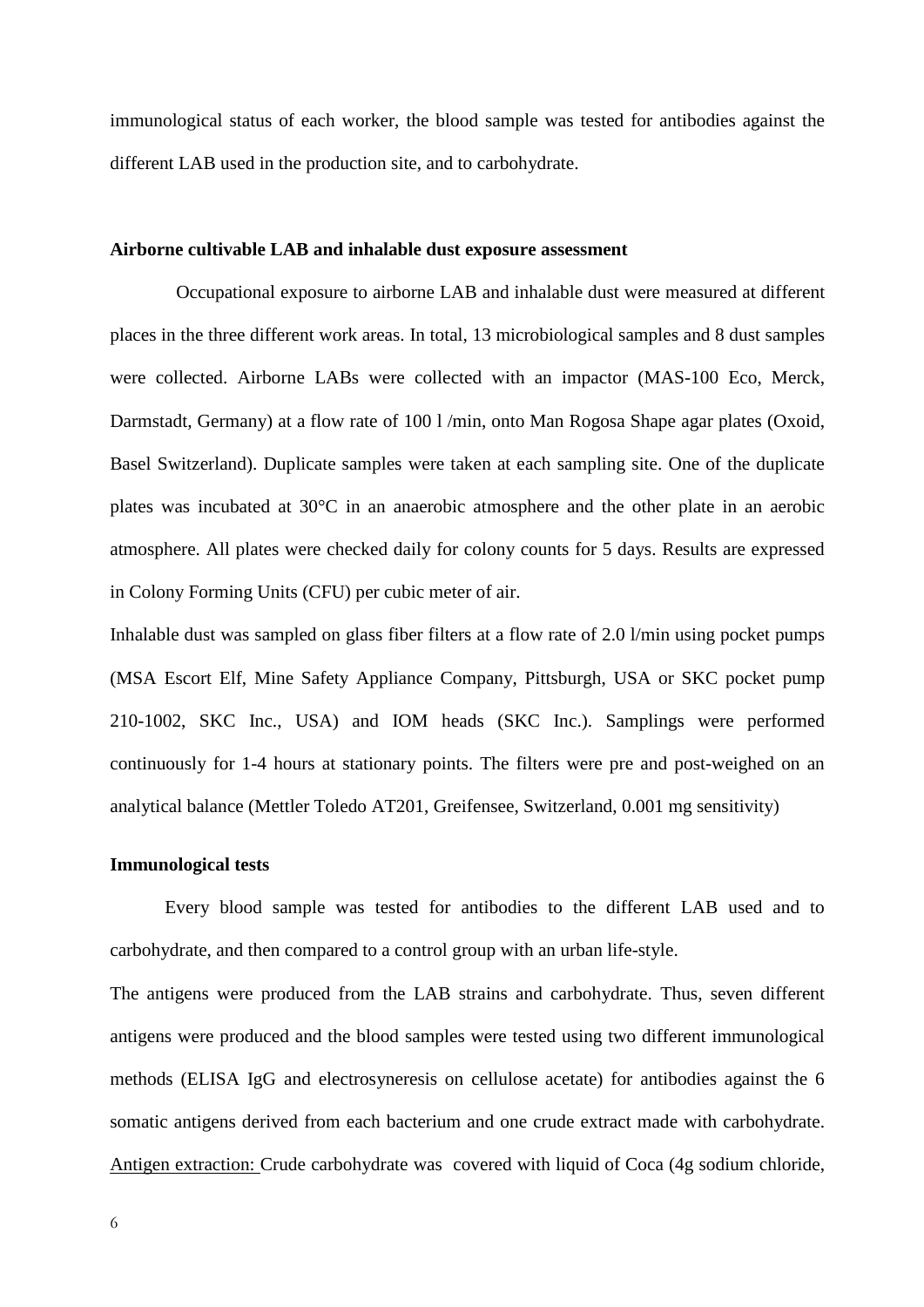2.75g bicarbonate of sodium, 4g liquid phenol and completed to 1 l with sterilized distilled water) and put to soak for 7 days at room temperature under shaking at 300 rev/min. Then, a series of filtration steps were carried out using different filter papers, the last one having a porosity of 0.45µm (Millipore Corp., Bedford, MA, USA). The filtrate was lyophilized (Labconco, Kansas City, MB, USA) and the antigen was reconstituted with sterile distilled water at a concentration of 100mg/ml. Six somatic antigens were derived from six LAB strains. The antigens were produced as previously described  $10$ . Briefly, bacteria strains were cultured on Mueller Hinton medium (Bio-Rad, Marnes la Coquette, France) for 1 week, sonicated, extracted overnight in NH<sub>4</sub> CO<sub>3</sub> at  $4^{\circ}$ C, centrifuged at 13,000 RPM, lyophilised and dosed for standardization at 100mg/ml of protein.

Serology techniques: Workers' sera were tested for each of the seven antigens using two parallel methods. Serum precipitins were analysed by electrosyneresis on cellulose acetate and ELISA with peroxydase-conjugated anti-human IgG. The results were interpreted separately by 2 persons; no differences were noted between their two interpretations. Serological techniques were previously described  $11$ .

Electrosyneresis*:* It was performed with an electrosyneresis apparatus (Sebia®, Issy les Moulineaux, France). After 10 minutes in a bath of buffered tris-glycine solution (Sebia®, Issy les Moulineaux, France), cellulose acetate sheets (Sartorius®, Goettingen, Germany) were dried and placed in the electrophoresis vat filled with buffered tris-glycin solution (pH=8.8). Fifteen microliters of each serum were placed on 3 spots on the anode side and a 15µL line of antigen was placed on the cathode side. A 110V current was applied for 2 hours and 15 minutes. After washing, the cellulose acetate sheets were stained with Coomassie Brilliant Blue.

ELISA: The wells of flat-bottom microtiter plates (Immulon, Prolabo®, Fontenay Sous Bois, France) were coated with  $200\mu$ l of  $10\mu$ g/ml antigen solution in 50mmol/l K<sub>2</sub>HPO<sub>4</sub>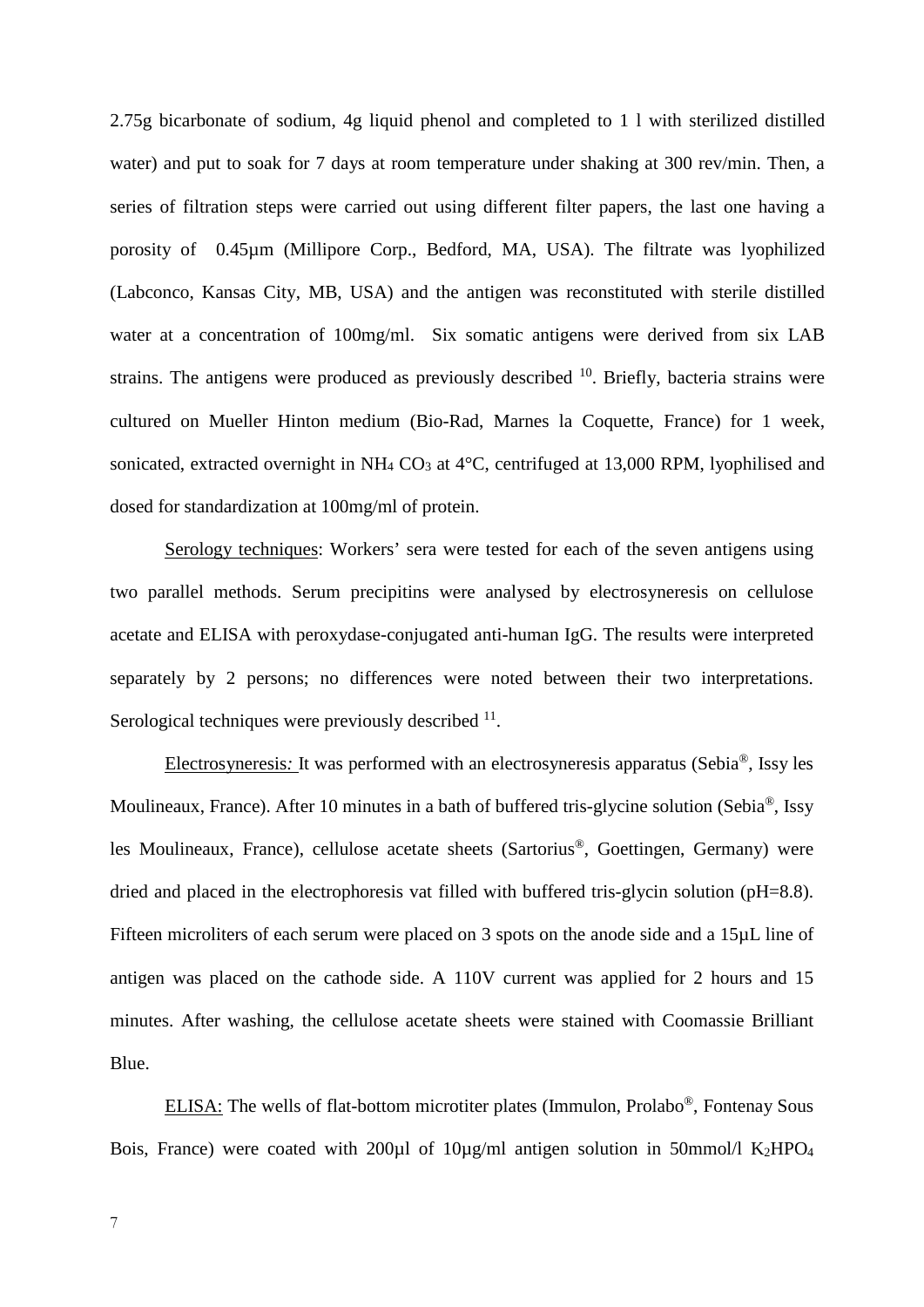buffer, pH 8.5 at 4°C for 72 hours. Excess binding sites were blocked at 37°C for 1 hour with 250µl of 50mmol/l NaH2PO4, containing 0.5% bovine serum albumin and 60g/l of sorbitol. One hundred-microliter serum samples, diluted 1:50, were added to the wells in duplicate. The plates were incubated at 37°C for 1 hour and shaken constantly. Plates were washed four times with washing buffer (100mmol/l Tris-HCl, pH 7.5 containing 0.25% Tween). Next, 100µl of peroxidase conjugated goat anti-human IgG diluted to 1:4,000 (Sigma®, Saint Louis, Missouri) were added to all wells and the plates were incubated at 37°C for 1h and shaken constantly. The washing procedure was repeated and 100µl of 3.3'.5.5'- Tetramethylbenzidine (TMB) solution (TMB One-Step Substrate System, Dako®, Carpinteria, California) was added to the wells at room temperature for 10 minutes. To stop the TMB reaction,  $100\mu$ L of an acid solution (a mixture of 1N HCL and 3N H<sub>2</sub>SO<sub>4</sub>) were added. Wells were read spectrophotometrically at 450nm (Titertek Multiskan®, Helsinki, Finland) and the results were expressed in optical density (od).

#### **RESULTS**

# **Airborne LAB and inhalable dust**

Results for airborne LAB and inhalable dust are detailed in Table I. The level of airborne cultivable LAB was very low in the laboratory. In the pilot plant, low levels of aerobic LAB were measured, but intermediate levels of anaerobic strains. At the time of the study, the preblend conditioning room was the most exposed workplace with airborne bacteria level above Switzerland's occupational health recommendations  $(10'000 \text{ CFU/m}^3; \text{SUVA}, 2009)$ . We observed a positive correlation between inhalable dust levels and the level of airborne aerobic and anaerobic LAB (Spearmann *ρ* = 0.829).

### **Health assessment and heath symptoms**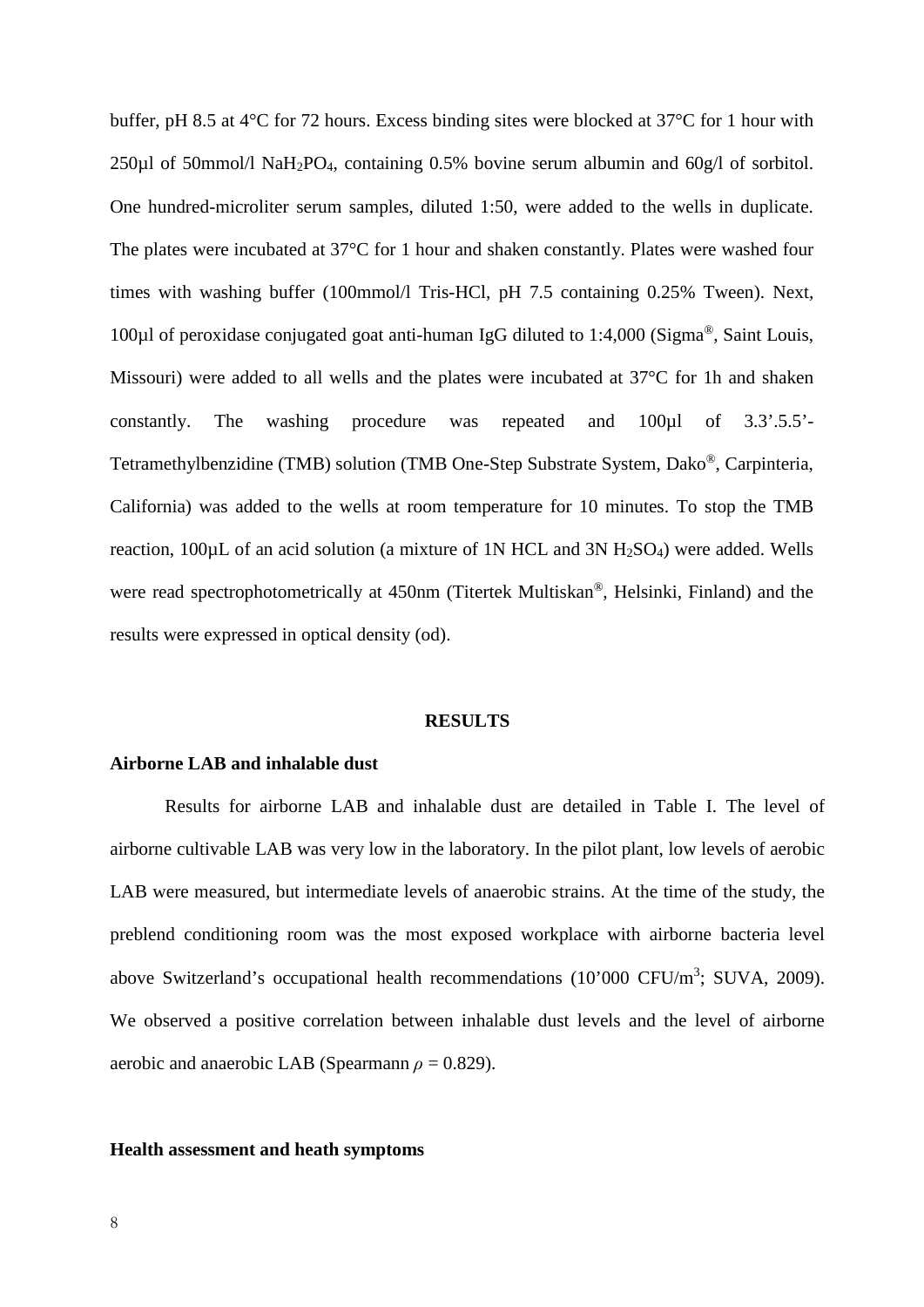Data on participants are given in Table II. None of the participants had any relevant dust exposure before starting employment at the manufacturing site. The average career length of all the individuals in this industrial environment was 17 years (min  $= 1$  year; max  $= 42$ ) years).

In general, all participants were in good health conditions. There was no evidence of any relationship between medical consultation or regular prescribed medication and exposure to LAB and/or other powder. None of the individuals presented allergies related to exposure at work. There were no pathological results for the heart and lung auscultations. However, 46% (23/50) of participants reported past health symptoms or health incidents in relation to their exposure to preblend and milk powder. Some reported only one incident over the whole observation period (2002-2009); others were still reporting health problems. Most of the complaints concerned the eyes, nose or throat (31/36). Seventy-five percent of reported health complaints occurred rarely, 19% often, and 6% regularly. Tables III and IV show the prevalence of existing declared symptoms, as a function of their present workplace (Table III) and self declared exposure (Table IV). While most of the symptoms occur among subjects working in the factory, the difference is not significant, except for skin symptoms. On the other hand, it is noticeable that declared symptoms occur only in the group of subjects reporting a frequency of exposure greater than 10% and who did not consistently use the personal protective devices when exposed. This difference in symptoms prevalence between exposure groups is statistically significant  $(p=0.002$  Fisher's exact test). Spirometric test values, on the other hand, are on average above the expected values and do not differ according to the exposure.

# **Immunological status**

Strains of Lactobacillus induce the most specific immune response. In total, 52% (23/44) of the blood samples showed a positive result (defined as a result up to two standard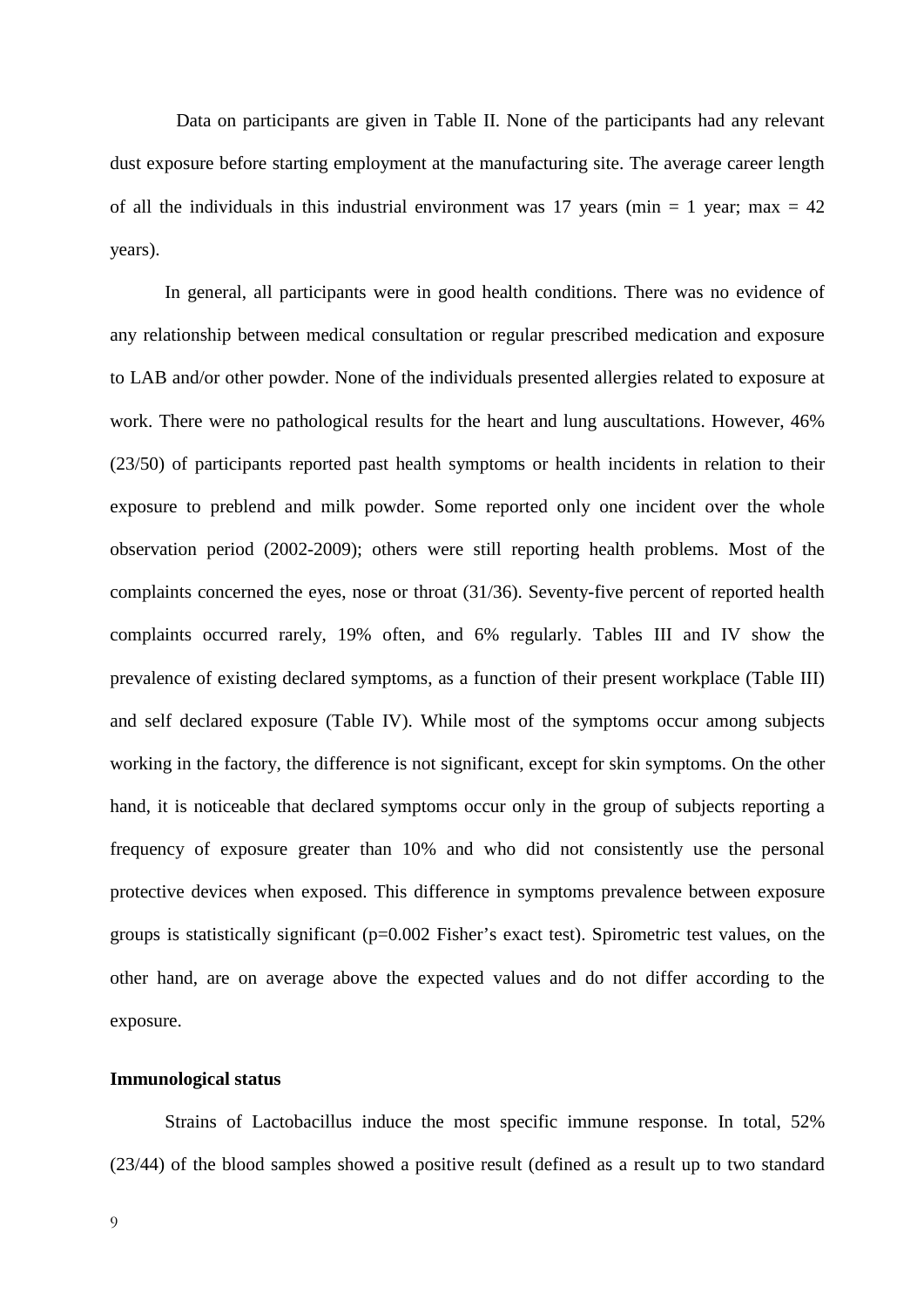deviations from the control group's results) for one of the three lactobacilli (either in electrosyneresis or ELISA), most of them for *L. paracasei* and *L. rhamnosus.* None of the workers showed a reaction to carbohydrate.

We found no statistically significant association between positive blood results (positive immunological reaction to one of the three *Lactobacillus*, either in ES or ELISA) and the work area, self-reported exposure or self-reported symptoms (Chi-square test respectively:  $0.076$ , p = 0.783; 0.613, p= 0.736; 0.08, p = 0.78).

Nevertheless the results indicate a specific immune reaction to the LABs *L. paracasei* and *L. rhamnosus* in exposed workers compared with an unexposed control group (Wilcoxon test, repectively:  $Z = -4.7$ ,  $p < 0.001$ ;  $Z = -4.8$ ,  $p < 0.001$ ). On average, workers exposed to LABs have an immune response to *L. paracasei* 3 times higher than that of the control group (Mean  $+/-$  SE = 684  $+/-$  27 vs 203  $+/-$  18; N= 44/31), and workers exposed to LABs have an immune response to *L. rhamnosus* 2 times higher than that of the control group (Mean  $+/-$  SE = 420  $+/-$ 23 vs  $193 + (-18; N = 44/31)$ .

#### **DISCUSSION**

The present study provides evidence that workers exposed to preblend (LAB mixed with carbohydrate) and milk powder, whether by inhalation or dermal contact and without adequate use of the PPE, are at an increased risk of developing irritating eye and nasal symptoms. We cannot compare the frequency of these health effects with a non exposed population, but the fact that about the half of the study population reported the occurrence of at least one eye or nose/throat symptom related to preblend handling during the period 2002-2009 means that symptoms are in relationship with that specific work and are not due to other environmental sources. As workers were exposed to LAB, carbohydrate and milk powder, we cannot know which of those three components is responsible for the observed health symptoms.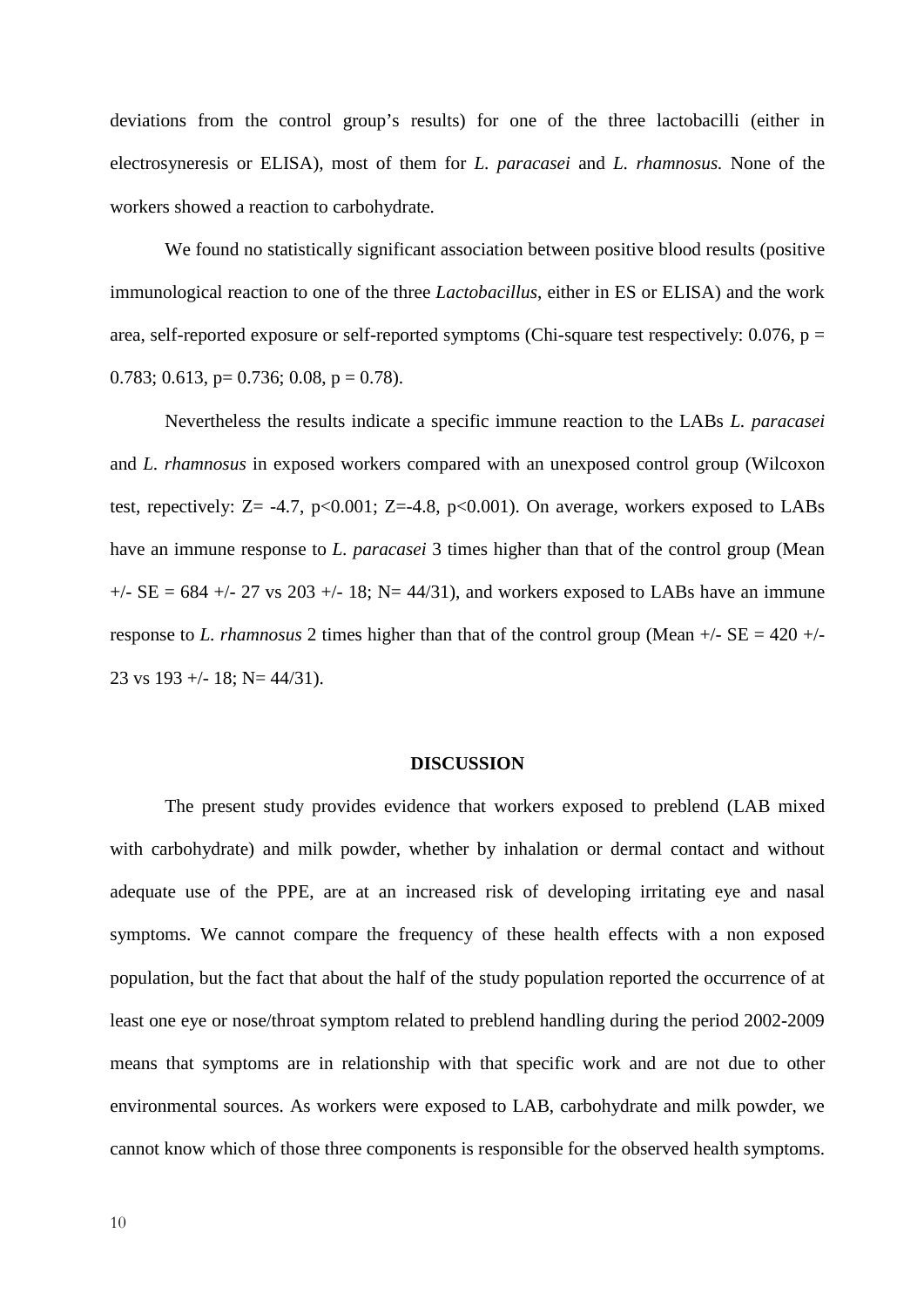The fact that, workers from areas with higher levels of airborne LAB reported the most health symptoms and the fact that the immune responses of workers to LAB was higher than compared to the immune responses of a control population could suggest that LAB could have a role in the apparition of irritating symptoms. However, exposure to airborne milk powder is also known to induce nasal symptoms. Indeed, another study  $12$ , in dairy food industries in Thailand had reported that workers exposed to milk powder and/or vitamin by inhalation, had an increased risk of nasal symptoms. This study reported also other health symptom such as wheezing, breathlessness and decrease of lung function tests. The difference in the gravity of the health symptoms between the Thai study and our study could be due to the fact that Thai workers do not used PPE. Comparison between health symptoms of workers exposed only to milk powder and workers exposed only to preblend would be necessary to clarify the specific health effect of each component.

Even if the exposed group of workers show an increased immunological reaction against some LAB strains compared to a control group, our data do not allow us to show a relationship between immunological results, reported symptoms and/or medical history. But the absence of a relationship between immunological reaction and symptoms could also be due to a lack of statistical power because of the low number of individuals included in the analysis. It cannot be excluded that the duration of the exposition (17 years on average) and microbial airborne concentrations were insufficient to induce any symptoms, but we cannot exclude the hypothesis that under certain environmental circumstances, symptoms result from an increase in precipitins: for instance in the factory where preblends are conditioned, with up to  $2.6x10^6$  $CFU/m<sup>3</sup>$  aerobic bacteria. However, our results suggest the self-reported symptoms seem to be more related to an irritating mechanism than to an allergic one. Currently, testing for specific antibodies against LABs seems unhelpful for the identification of individuals with health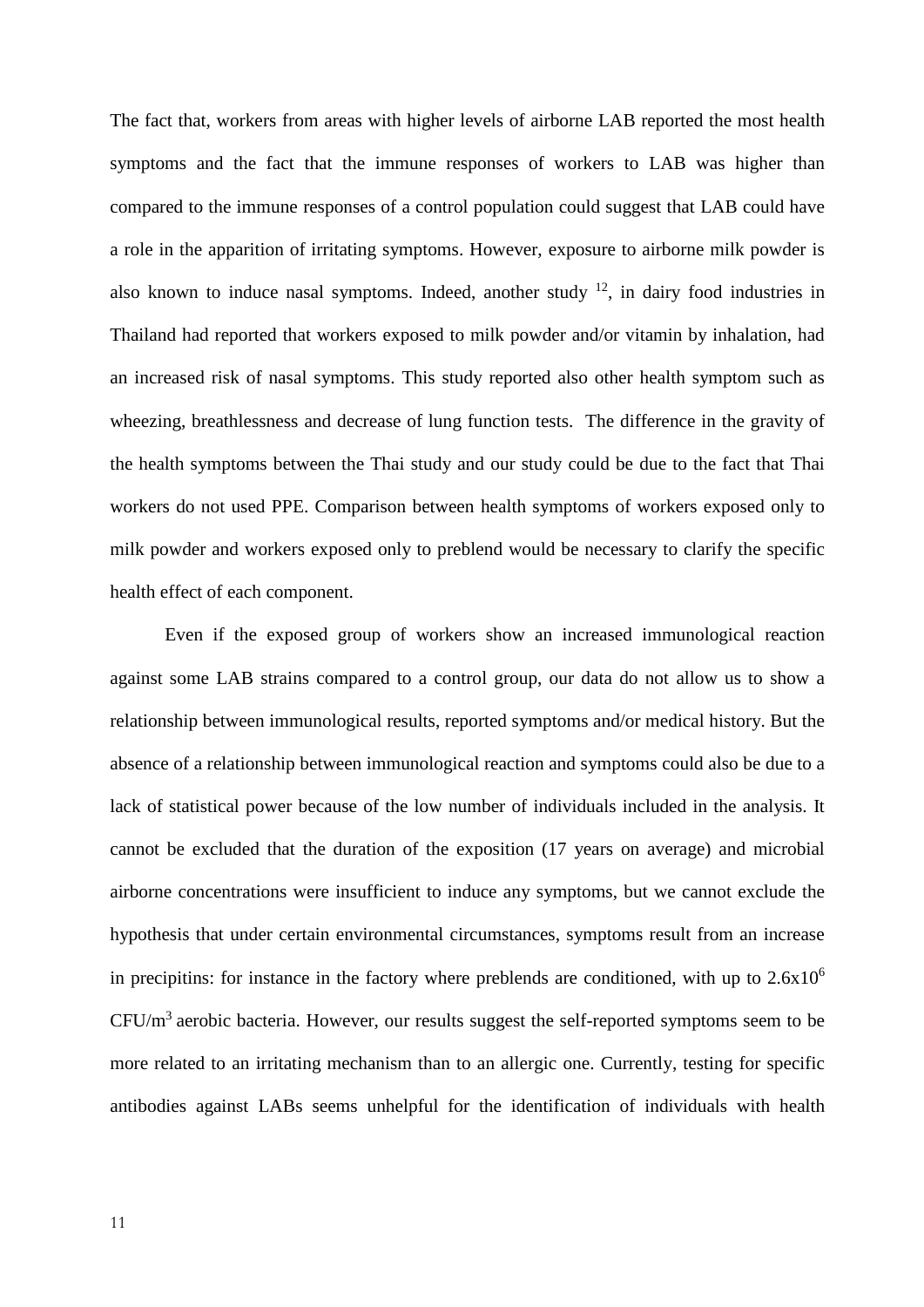problems or facing high exposure levels. This could provide an area for further research and studies.

Looking at the reported symptoms in relation to the total number of years worked in the company, we observed – even if there is no significant statistical association – that individuals having worked less than 8 years at the company, reported more symptoms than those who had worked there for more than 8 years. This could be related to the "healthy worker effect" (a selection effect by which ill workers are less likely to be employed) frequently observed in work situations, particularly in cases involving irritating and allergic problems <sup>13</sup>.

Among workers reporting at least one symptom related to contact with preblends during the last 12 months, we observed no complaints from staff in the laboratory and twice as many complaints in the staff of preblend conditioning room than in the pilot plant. These results are in accord with the airborne bacteria exposure measurements which showed that workers in the preblend conditioning room were exposed to up to five times more LAB than workers in the pilot plant, and that workers in the laboratory were exposed to very low amounts of airborne LAB since they handled very small quantities of powder.

The risk of developing irritating symptoms is rare (less than once a month), and the data do not allow the evaluation of whether the occurrence of symptoms is due to specific work processes (e.g. during extremely high exposure to the microbial substances) or whether they are due to other circumstances. We did not find any evidence for increased numbers of sick days related to exposure to preblends in the workers' medical histories. However, these workers should be regularly monitored for skin and mucous membrane problems and should receive sufficient training in the use of PPE in order to prevent health deteriorations.

The documented health problems in this survey were only reported retrospectively by the individuals themselves. It may be advisable to examine exposed individuals in a future prospective survey, evaluating and diagnosing health problems when they occur to get more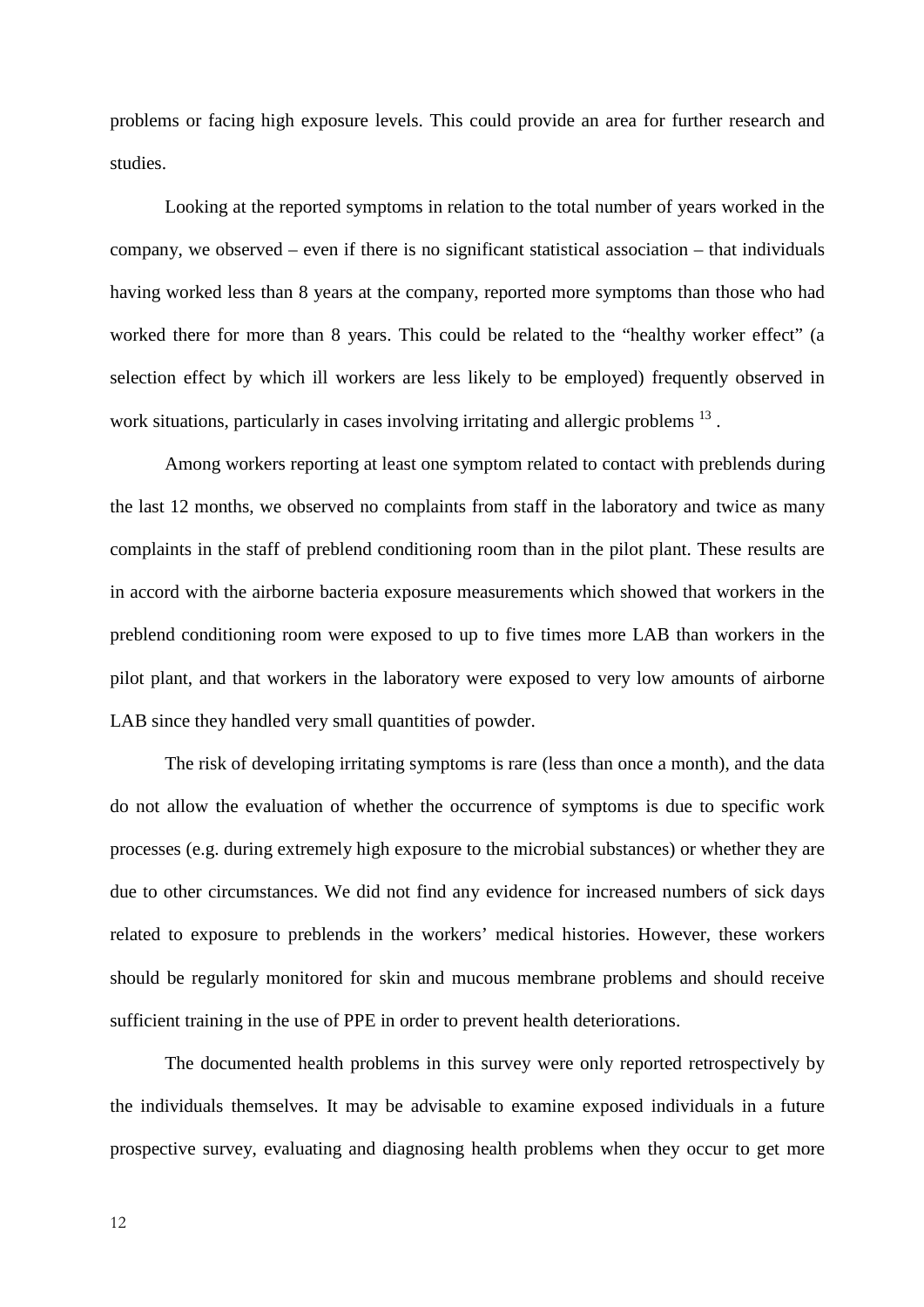information about the relationship between health problems, exposure and work processes. To conclude, the present study indicates that workers exposed to preblend and/or milk powders by inhalation or dermal contact are at an increased risk of developing irritating symptoms of the eyes, throat, and nose. Moreover, the use of PPE at times of significant exposure is sufficient to protect against the risk of developing such irritating symptoms.

#### **REFERENCES**

1. Snydman DR. The safety of Probiotics. *Clin Infec Dis*. 2008;46:S104-111.

2. FDA U.S. Food and Drug Administration (FDA). Department of Health and Human Services. Office of Food Additive Safety. *Agency Response Letter GRAS Notice No. GRN 000049 (Bifidobacterium lactis strain BBI 2 and Streptococcus thermophilus strain Th4).*2002. Available at: http://www.fda.gov/ohrms/dockets/dockets/95sO136 /95s-031 6-rpt0282-02-vo12 19.pdf.

3. Schenker MB, Christiani D, Cormier Y, et al. Respiratory health hazards in agriculture. *Am J Respir Crit Care Med.* 1998 ;158:S1-S76.

4. Borghetti C, Magarolas R, Badorrey I, Radon K, Morera J, Monso E. Sensitization and occupational asthma in poultry workers. *Medicina Clinica*. 2002;118:251-255.

5. Donham KJ, Cumro D, Reynolds SJ, Merchant JA. Dose-response relationships between occupational aerosol exposures and cross-shift declines of lung function in poultry workers: Recommendations for exposure limits. *J Occup Environ Med*. 2000;42:260-269.

6. Rylander R, Carvalheiro MF. Airways inflammation among workers in poultry houses. *Int Arch Occup Environ Health.* 2006;79:487-490.

7. Rylander R. Health effects among workers in sewage treatment plants. *J Occup Environ Med*. 1999;56:354-357.

8. Rylander et al. Questionnaire Evaluating Organic Dust Exposure; *Am J Ind Med.* 1990;17:121-126.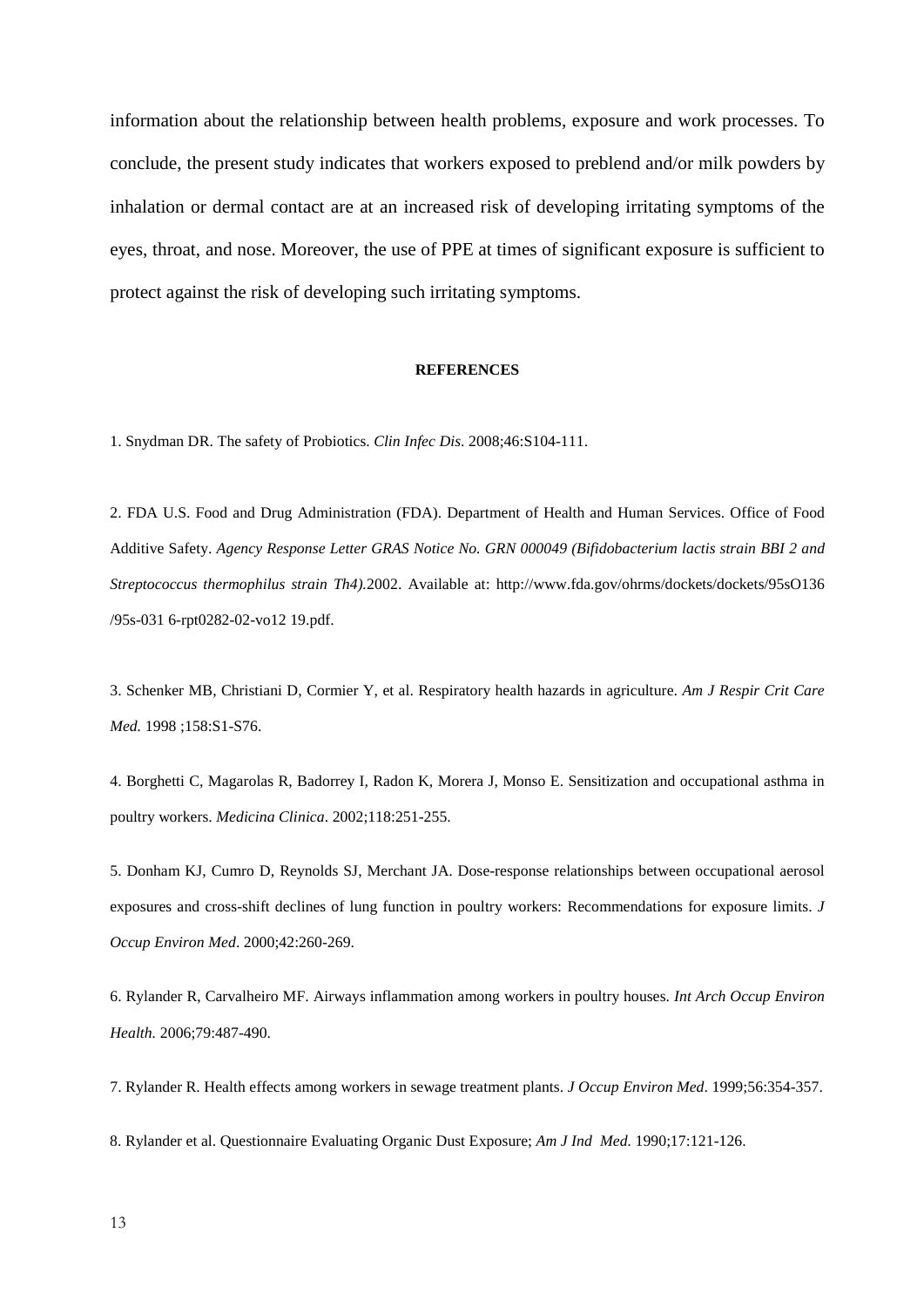9. Quanjer PH, Tammeling GJ, Cotes JE, Pedersen OF, Peslin R, Yernault JC. Lung volumes and forced respiratory flows. Report working party. Standardization of Lung Function Tests. European Community for Coal and Steel. *Eur Respir J*. 1993;6:5-40**.**

10. Reboux G, Piarroux R, Mauny F, et al. [Role of molds in farmer's lung disease in eastern France](http://apps.webofknowledge.com/full_record.do?product=WOS&search_mode=GeneralSearch&qid=5&SID=T14CM9eAJ@6Don3jfHD&page=1&doc=2)  *Am J Respir Crit Care Med.* 2001;163**(**7)**:** 1534-1539**.**

11. Reboux G**,** Piarroux R, Roussel S, Millon L, Bardonnet K, Dalphin JC. Assessment of four serological techniques in immunological diagnosis of farmer's lung disease. *J Med Microbiol.* 2007;56:1317-1321.

12. Sripaiboonkij P, Phanprasit W, Jaakkola MS. Respiratory effects of occupational exposures in a milk powder factory. *Eur Respir J.* 2008;31:807-814.

13. McNamee. [Confounding and confounders.](http://apps.webofknowledge.com/full_record.do?product=WOS&search_mode=GeneralSearch&qid=6&SID=N219@7jH9mo7@p2hmaj&page=3&doc=25) *J Occup Env Med*. 2003**;**60**:**227-234.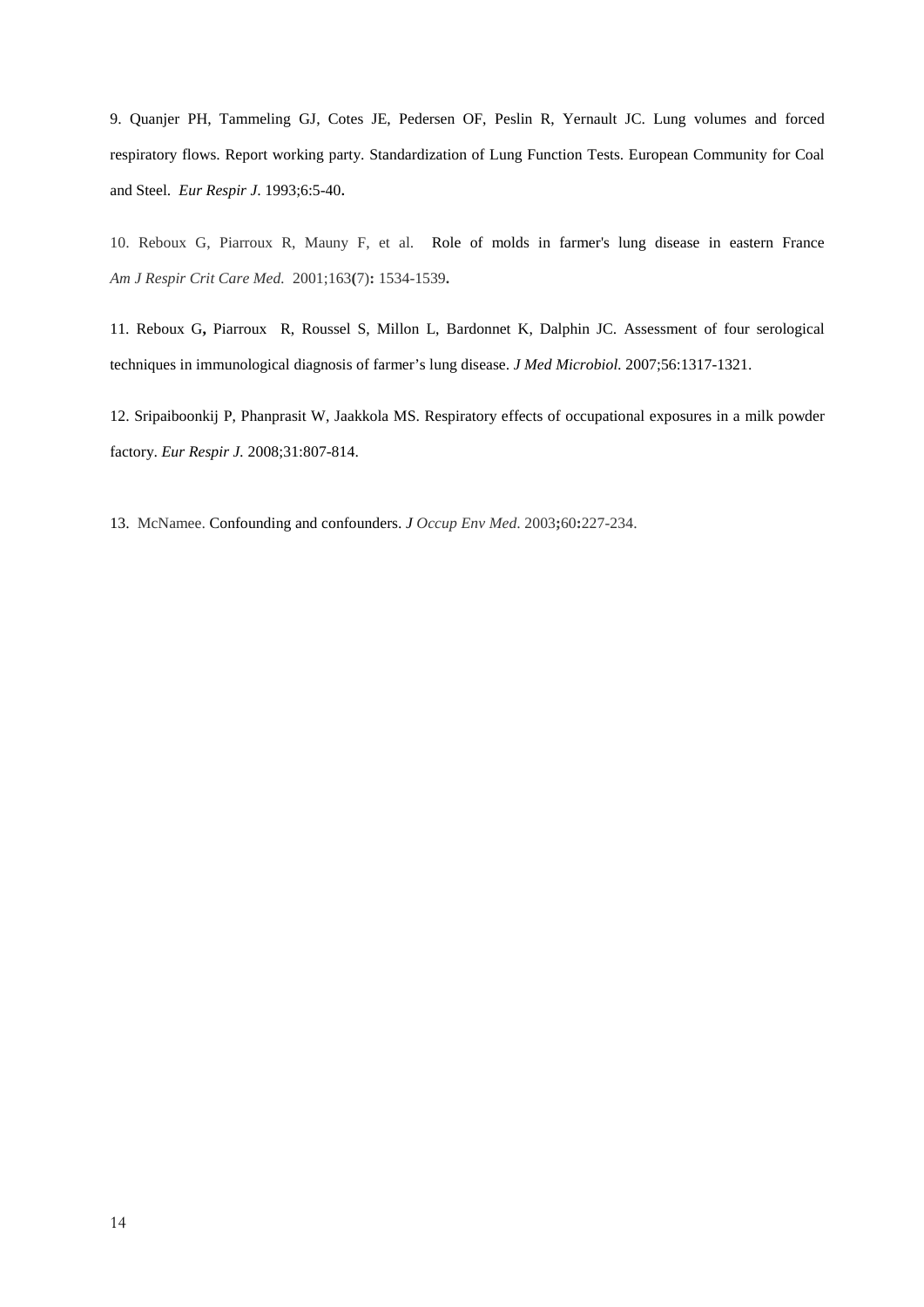Table I: Mean (range) of inhalable dust and airborne bacteria at different work areas of a food processing plant.

| Work area                                                                         | Mean of dust<br>[ $mg/m3$ ]         | Mean of<br>aerobic<br>LAB                    | Mean of anaerobic<br>LAB<br>(CFU/m <sup>3</sup> ) |
|-----------------------------------------------------------------------------------|-------------------------------------|----------------------------------------------|---------------------------------------------------|
| Laboratory: during weighing of LAB                                                | 0.772                               | $(CFU/m^3)$<br>150<br>$N = 2$<br>$(100-200)$ | 300<br>$N = 2$<br>(300)                           |
| Laboratory: during handling of LAB                                                | < 0.015                             | 350<br>$N = 4$<br>$(300-400)$                | 200<br>$N = 4$<br>$(0-300)$                       |
| Pilot plant: command airlock                                                      |                                     | 60<br>$N = 2$<br>$(40-80)$                   | 2'200<br>$N=2$<br>$(1020 - 3380)$                 |
| Pilot plant: inside the room where the dry LAB<br>is distributed into big bags    | 0.791<br>$N=2$<br>$(0.176 - 1.407)$ | 200<br>$N=2$<br>(200)                        | 4'200<br>$N=2$<br>$(4100 - 4300)$                 |
| Pilot plant: outside the room where the dry LAB<br>is distributed into big bags   | 0.021                               | 55<br>$N=2$<br>$(50-60)$                     | 1'110<br>$N=2$<br>$(1000-1220)$                   |
| Factory: preblend conditioning room,<br>during bag filling                        | 4.714<br>$N=2$                      | 21'100<br>$N=2$<br>$(20'600 - 21160)$        | 27'200<br>$N=2$<br>(26'700-27'700)                |
| Factory: preblend conditioning room,<br>during preblends mixing                   | $(3.682 - 5.746)$                   | > 2'628'000                                  | > 2'628'000                                       |
| Factory: airlock where big bags are loaded before being<br>sent to others plants. | 1.802                               | 11'950<br>$N = 4$<br>$(8500-16'600)$         | 16'525<br>$N=4$<br>$(10'600 - 22'700)$            |
| Workers' changing room: before entering in preblend<br>conditioning room          |                                     | 6'840<br>$N=2$<br>$(6'480-7'200)$            | 8'525<br>$N=2$<br>$(7'750-9'300)$                 |
| Goods depot                                                                       |                                     | 420<br>$N=2$<br>$(400-440)$                  | 230<br>$N=2$<br>$(200-260)$                       |
| Cafeteria (control)                                                               |                                     | 150<br>$N=2$<br>$(140-160)$                  | 30<br>$N=2$<br>(30)                               |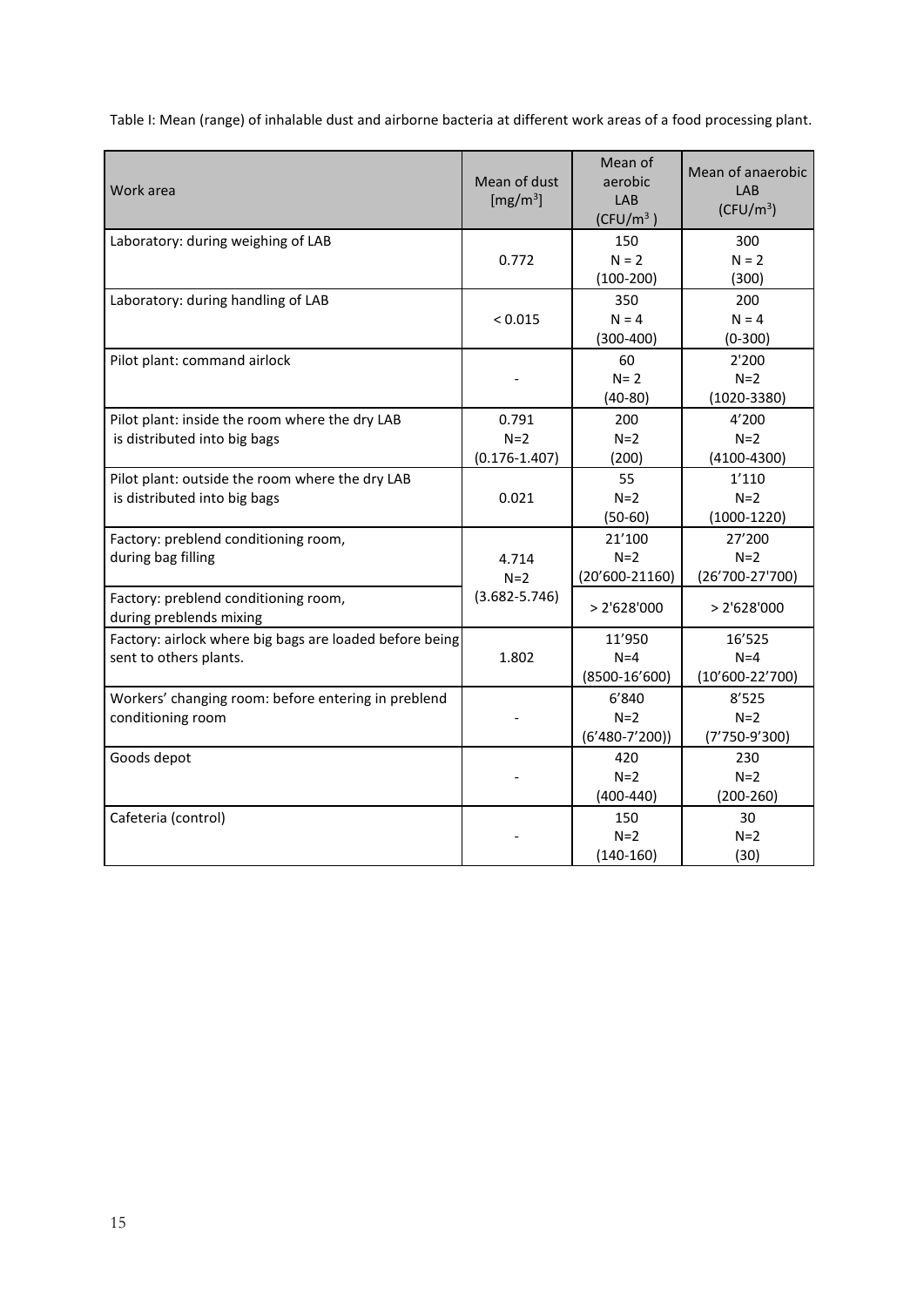# Table II: Data on participants

|                              | Laboratory | <b>Pilot Plant</b> | Factory     |
|------------------------------|------------|--------------------|-------------|
|                              | $N=6$      | $N=15$             | $N=29$      |
| Gender n (%)                 |            |                    |             |
| <b>Male</b>                  | 1(16.7%)   | 15 (100%)          | 27 (93.1%)  |
| Female                       | 5(83.3%)   | $(-)$              | 2(6.9%)     |
| Age mean (sd)                | 38.0 (8.5) | 46.7(8.8)          | 44.0 (11.3) |
| Smoking habits n (%)         |            |                    |             |
| Non smoker                   | 5(83.3%)   | 7 (46.7%)          | 15 (51.7%)  |
| <b>Former smoker</b>         | 1(16.7%)   | $6(40.0\%)$        | 7(24.1%)    |
| <b>Smoker</b>                | $(-)$      | 2(13.3%)           | 7(24.1%)    |
| Self declared exposure n (%) |            |                    |             |
| <10% exposure                | 5(83.3%)   | 4 (28.6%)          | $5(20.0\%)$ |
| $\geq$ 10% protection mask   |            | 2(14.3%)           | 3(12.0%)    |
| $\geq$ 10% no mask           | 1(16.7%)   | $8(57.1\%)$        | 17 (68.0%)  |
| <b>Missing information</b>   |            |                    | 4           |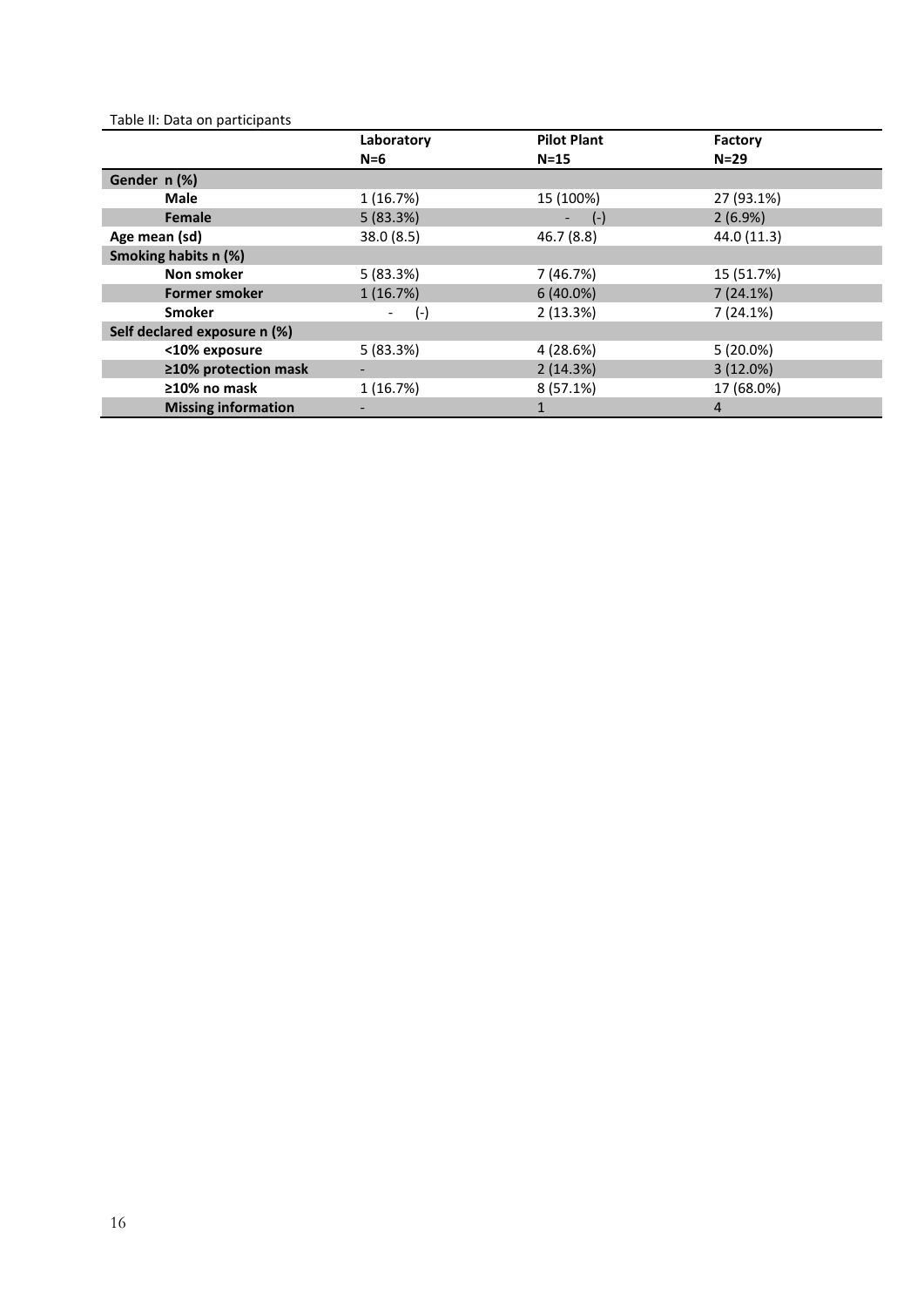| Table III: Prevalence of existing declared symptoms, as a function of their present workplace |  |
|-----------------------------------------------------------------------------------------------|--|
|                                                                                               |  |

|                                            | Laboratory | <b>Pilot Plant</b> | Factory      | P    |
|--------------------------------------------|------------|--------------------|--------------|------|
|                                            | $N=6$      | $N=15$             | $N=29$       |      |
| <b>Respiratory parameters</b><br>mean (sd) |            |                    |              |      |
| FEV1 (% predicted)                         | 101.0(4.1) | 102.7(12.1)        | 103.2 (14.4) | >0.5 |
| FVC (% predicted)                          | 108.7(5.9) | 104.1(9.3)         | 105.9 (16.4) | >0.5 |
| Present work-related symptoms n (%)        |            |                    |              |      |
| Nose/Throat                                | $0(-%)$    | 2(13.3%)           | $4(13.8\%)$  | >0.5 |
| <b>Skin</b>                                | $0(-% )$   | $0(-% )$           | 8 (27.8%)    | 0.03 |
| <b>Eyes</b>                                | $0(-%)$    | 1(6.7%)            | 4(13.8%)     | >0.5 |
| Any symptom                                | $0(-%)$    | $3(20.0\%)$        | 12 (41.4%)   | 0.09 |